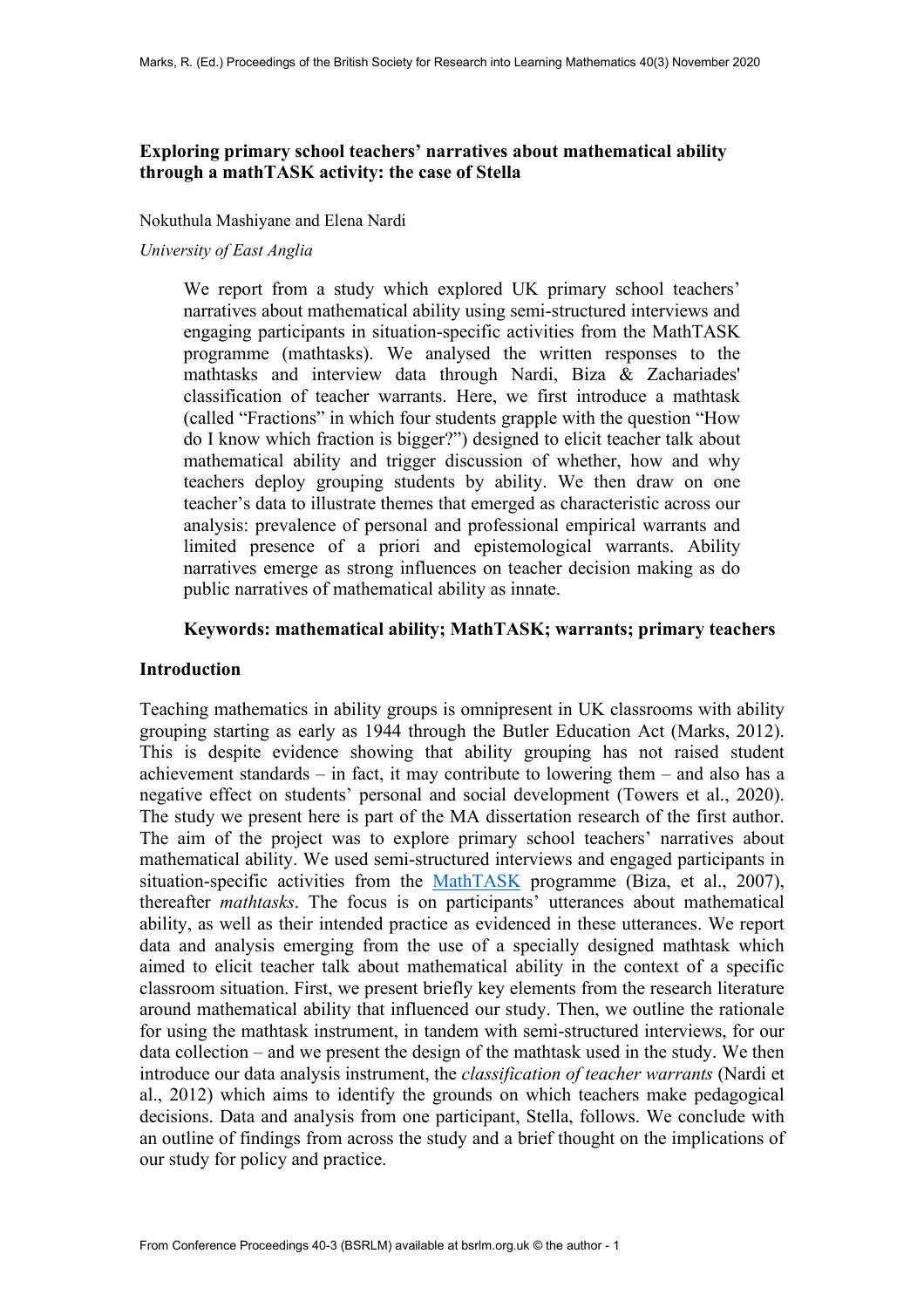### **Mathematical ability and ability discourses**

Research has shown a prevalence of perceived ability grouping in primary schools as well as its effects on pupils' self-perception and confidence (Towers et al., 2020; Francis et al., 2017). After conducting research in two different schools using ability grouping and limited setting respectively, Marks (2011) observed that almost all pupils believed that one is born with mathematical ability and that teachers did not realise that ability grouping generated narratives about ability as fixed. As Boaler (2016) notes "when students believe that everybody's ability can grow, their achievement improves significantly" (p.150) and also "when teachers believe that everybody's ability can grow, and they give all students opportunities to achieve at high levels, students achieve at high levels" (ibid.).

A prominent discourse of ability is in policy documents and narratives that refer to intelligence and performance in terms of ability (Francis et al., 2017). The focus on getting a correct answer, speedily, and aiming for good grades, rather than gaining understanding, is a consequence of such traditional narratives of mathematics being for a select few (Stipek et al., 2001). As Francis et al. (2017) note with regard to policy discourse,

> "the White Paper 'Excellence in Schools' was focused squarely on raising educational 'standards', setting was notably advocated within the paper as an aspect of this agenda, including the following statement: Setting, particularly in science, maths and languages, is proving effective in many schools" (p.7).

They conclude that the reason setting by ability is still prevalent despite research casting a doubt on its effectiveness and highlighting its potentially detrimental effect is that there are no equally powerful (embedded) discourses. They call for counternarratives that will reverse the effect of setting by ability narratives and related practise being taken as the only way to properly respond to the learning needs of children. We explore how teachers' own narratives and policy narratives about mathematical ability influence their decisions in practice.

### **Participants, data collection and data analysis**

The aim of this qualitative study was to elicit teacher talk about mathematical ability. Participants were five UK primary school teachers with over 4 years' experience teaching mathematics in Key Stage 2, in state and private schools. To start with, we aimed to elicit teacher utterances on mathematical ability in the context of a specific classroom situation, a mathtask designed by the first author (Figure 1). The [MathTASK](https://www.uea.ac.uk/groups-and-centres/a-z/mathtask) programme engages teachers in reflection on mathematics teaching, through written responses to, and discussions of, fictional but realistic classroom situations that mirror seminal issues on the teaching and learning of mathematics. A situation in a mathtask is triggered by a mathematical problem given to students in class. Responses from students to the problem and a dialogue between students and teacher or/and a reaction from a teacher to these responses follow. A list of questions at the end of the text invites teachers to reflect on issues emerging from the incident (Biza et al., 2007). In designing the mathtask for this study, fractions were chosen as a topic with known challenges for primary pupils (e.g. with fraction equivalence and comparisons). Pupil characters in this mathtask were developed bearing in mind above challenges as well as information sourced from studying policy documents and teacher accounts, e.g. in blogs, about students with perceived low or high ability. Data for this study comprises responses to the mathtask and individual interviews.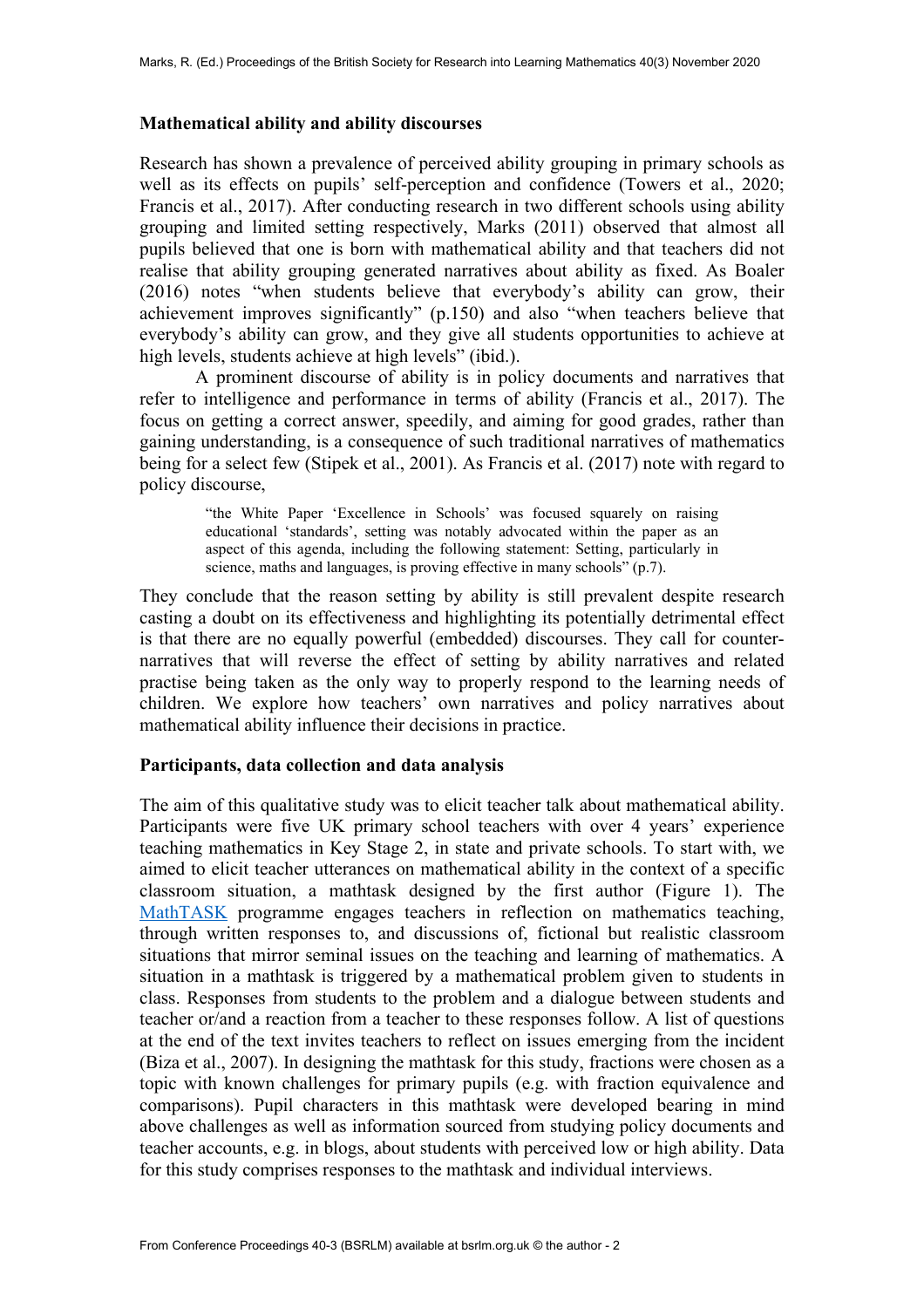## **How do I know which fraction is bigger?**

This is a year 3 or 4 mixed ability class busy with fractions. They have recently covered equivalent fractions using circles, bars (blocks), numbers and some manipulatives. The teacher is doing a fraction comparison activity with them that she introduced two days ago. They are sitting in groups of four. The following is the teacher's observation of Group A (Alex, Amy, Jack, Rose).



### **Dialogue per activity**

#### **Activity 1**

Without talking to each other all students tick the second block as larger.

### **Activity 2**

**Alex** writes  $\frac{1}{4}$  is less than half so  $\frac{3}{4}$  is larger. "Too easy!"

**Rosie:** "3 is bigger than 1 so  $\frac{3}{4}$  is larger".

**Jack**: [surprised] "Nice one Rosie! I didn't think you would get this one". "You answered correctly, remember teacher gave us a rule 'when denominators are the same, the larger the numerator, the fraction is large', so ¾ is larger".

**Amy**: "I don't like fractions the rules are hard!" she draws two bars and shades 3 and 1 on the other, she hesitantly writes  $\frac{3}{4}$  is smaller because you cut out more pieces.

#### **Activity 3**

**Rosie**: "1/3 is larger than ½ because 3 is larger than 2".

**Jack**: "I don't think that is correct,  $\frac{1}{2}$  is like cutting pizza into 2 pieces only, so  $\frac{1}{2}$  is larger". He draws 2 pizzas to illustrate.

**Alex**: "Drawing wastes time, 1/3 means you cut the pizza into 3 equal parts, so 1/3 is smaller, it's easy".

**Rosie** [confused] "but in my drawing of blocks, 3 is longer than 2. You two are confusing us?"

**Amy** is now very quiet, doesn't seem to even follow the discussion. She nervously writes, numerators same, the larger the denominator the larger the fraction**.** 1/3 is larger.

#### **Activity 4**

The teacher observes only Alex (excited) writing 3/5 is largest.

Amy is close to tears with a frustrated look on her face. Jack says [annoyed], "Which ones are we supposed to compare first?" "Teacher didn't teach us this". **Teacher decides to intervene at this point.**

#### **\_\_\_\_\_\_\_\_\_\_\_\_\_\_\_\_\_\_\_\_\_\_\_\_\_\_\_\_\_\_\_\_\_\_\_\_\_\_\_\_\_\_\_\_\_\_\_\_\_\_\_**\_\_\_\_\_\_\_\_\_\_\_\_\_\_\_\_\_\_\_\_\_\_\_\_\_\_ **Reflections:**

- 1. What are your overall comments on this situation?
- 2. If you were the teacher how would you intervene, when and what would you say?
- 3. What particular observations do you make about each one of the students?
- 4. How would you compare Alex and Jack's mathematical contributions to Amy's?
- 5. Alex seems to do all the activities with great ease, whilst Amy seems to be overwhelmed, what do you attribute this to?
- 6. In the last activity Alex correctly identified the largest fraction, do you think he will see the smallest? Elaborate.

Figure 1. The *How do I know which fraction is bigger?* mathtask used in the study.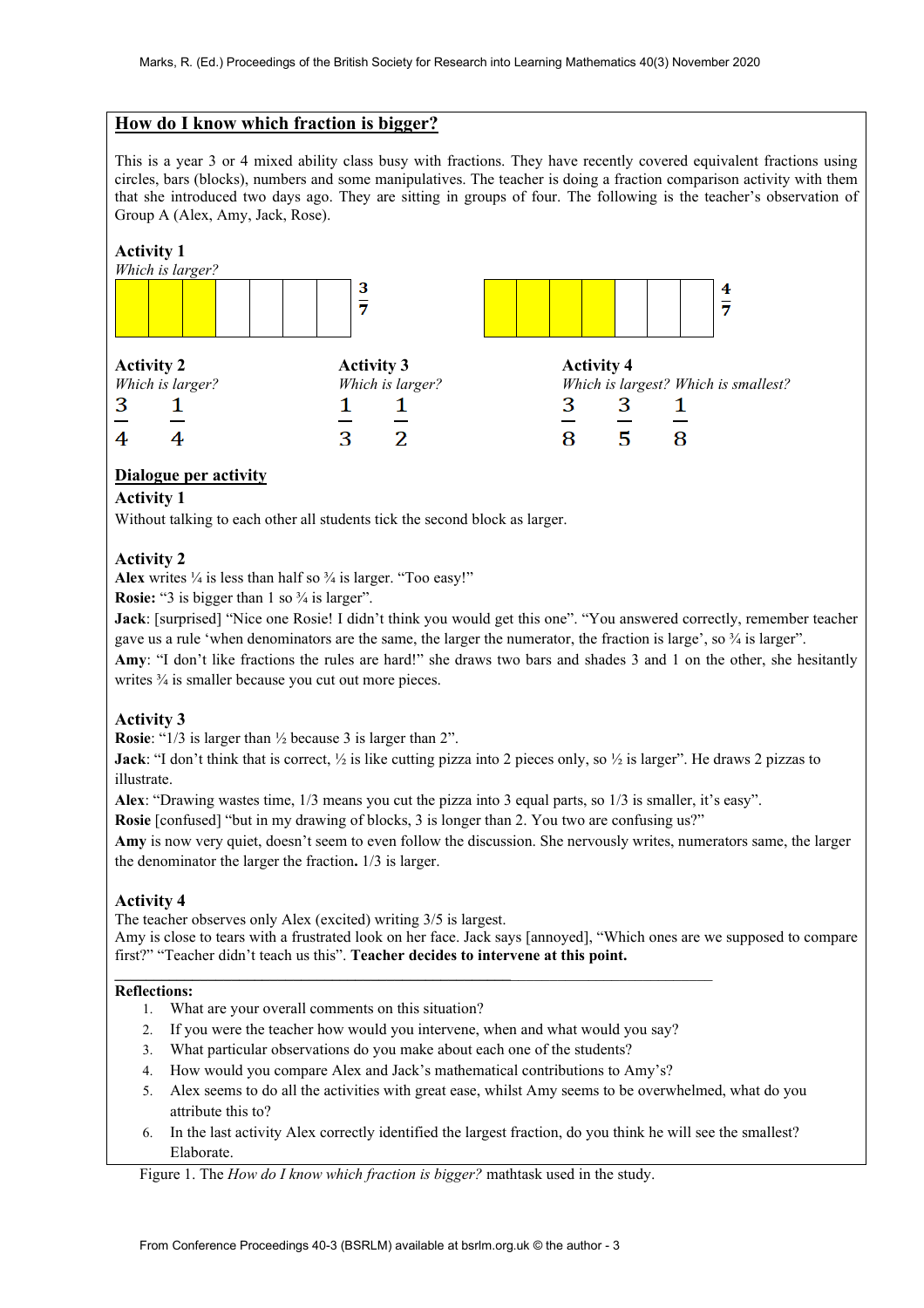To analyse teacher talk on mathematical ability, we deployed Nardi et al.'s (2012) classification of teacher warrants:

*a priori warrant*: a priori–epistemological (resorting to a mathematical theorem or definition) or a priori –pedagogical (resorting to a pedagogical principle); *institutional warrant*: institutional–curricular (on the grounds of it being recommended or required in a textbook) or institutional–epistemological (on the grounds that it reflects the standard practices of the mathematics community); *empirical warrant*: empirical–professional (according to teaching experience, e.g. citing a frequent occurrence in the classroom) or empirical–personal (resorting to personal learning experiences in mathematics); *evaluative warrant*: justification made on the grounds of a personally held view, value or belief. (pp. 160-1).

To identify teacher claims and warrants, the first author scrutinized the written responses to the mathtask and sifted through the interview transcripts. Claims and warrants for each participant were tabulated. We illustrate this approach in the case of one participant, Stella, in what follows. An excerpt from the table of Stella's claims and warrants is in Figure 2.

### **Stella's overview of warrants**

Stella is a primary school teacher from a state-funded school with 9 years of teaching experience. She has been teaching mathematics to year 4-6 pupils (8-11 year olds). Stella's case was chosen because she gave a very comprehensive written response which made for a rich interview session. Stella mainly relied on empirical warrants to support her claims that mathematical ability is not innate. They were mostly empirical professional warrants but we discerned one empirical personal warrant when she used her own schooling experiences to back up her claim that "mathematical ability is about how you are taught". When talking about the grouping practices in her classroom, she justified her claims with empirical professional warrants with all of them based on what she has observed in her classroom (first and second entries in Figure 2). This was in tandem with several a priori pedagogical warrants (third entry in Figure 2). Her pedagogical warrants were supported by strong institutional warrants (fourth entry in Figure 2).

Stella's assertion that mathematical ability is not innate does not seem to lead her to challenge the institutionally imposed idea of ability grouping. She is a professional and needs to operate within the constraints of the system, even though she is aware of the potentially detrimental effect on children's image of themselves:

> "we started doing that this year, actually, we started to move the children to groups for Maths. The higher, middle and bottom group in different classes and you don't want to label that. But yeah, I think they know. So then, the thing is…Yeah, they always know".

Her narrative may not be strong enough to supersede her professional obligation to align and comply with school policy. As another participant, Emma, pointed out:

"it depends which school you work, and I've worked in schools where children have to be on ability tables and that's kind of school policy".

Stella's narratives on mathematical ability seem largely based on personal and professional warrants and less on (e.g. research informed) epistemological or pedagogical a priori warrants. We see this as making her vulnerable to institutional impositions and to unquestioned acceptance of setting by ability policies.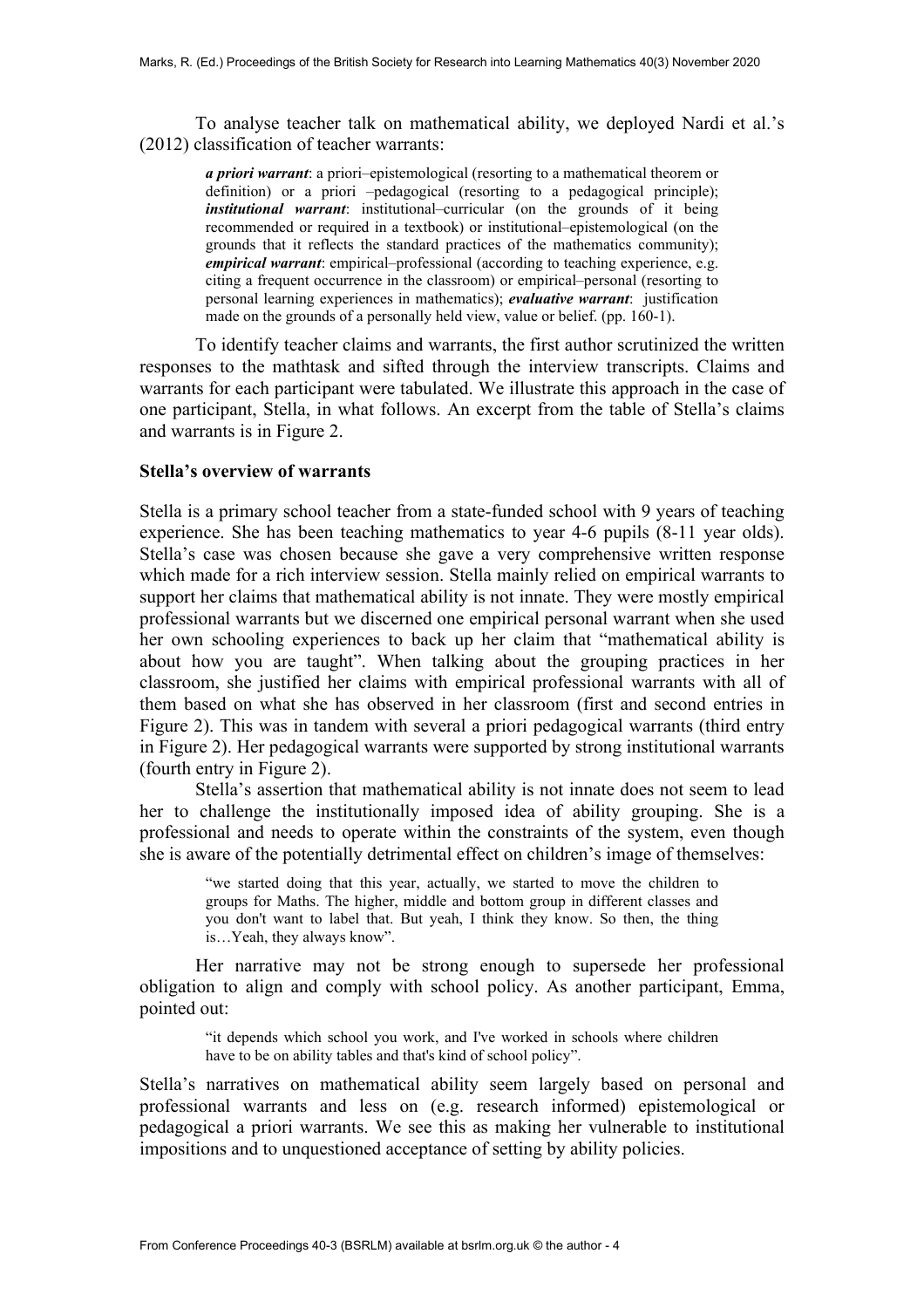| Claim                | Warrant                                                                    | <b>Basis</b>    | <b>Classification</b> | Ouote                                               |
|----------------------|----------------------------------------------------------------------------|-----------------|-----------------------|-----------------------------------------------------|
| Mathematical         | Mathematical                                                               | based on her    | empirical-            | "No, I don't think so. I don't think you're born    |
|                      | ability is not innate. ability is about how own experience <b>personal</b> |                 |                       | with it. I think you can learn it. Yeah. I mean, I  |
|                      | you are taught.                                                            | of being taught |                       | didn't understand lots of these concepts before,    |
|                      |                                                                            |                 |                       | we teach it so different now to how I learnt it     |
|                      |                                                                            |                 |                       | when I was in school, so I think it's all about the |
|                      |                                                                            |                 |                       | way you're taught"                                  |
| A child's ability    | I have observed                                                            | based on        | empirical-            | "So it's not just the high ability children are     |
| changes from topic   | that student ability                                                       | observation     | professional          | always high ability, in maths we find that it can   |
| to topic, so ability | is influenced by                                                           | during lessons  |                       | depend on the concept so it just depends on what    |
| grouping needs to    | what they are good                                                         |                 |                       | they are good at what they've had good              |
| be flexible.         | at, which concepts                                                         |                 |                       | experience of"                                      |
|                      | they had good                                                              |                 |                       |                                                     |
|                      | experiences of.                                                            |                 |                       |                                                     |
| I do not put high    | Low ability                                                                | based on        | pedagogical a         | "So I probably wouldn't have such a high ability    |
| and low ability      | children need more                                                         | pedagogical     | priori                | child (Alex) sitting next to somebody that is       |
| children working     | attention and                                                              | principle       |                       | such a low ability (Amy) because well, I'd rather   |
| together.            | grouping them                                                              |                 |                       | grab the children that need a bit more input        |
|                      | separately allows                                                          |                 |                       | straightaway, so they can move on"                  |
|                      | me to give them the                                                        |                 |                       |                                                     |
|                      | attention they need.                                                       |                 |                       |                                                     |
| In my class ability  | This is what we do                                                         | based on        | <b>linstitutional</b> | "the structure of a math lesson in our class, we    |
| groups are           | in our school.                                                             | school policy   | warrant-              | would all start on an activity together, and we'll  |
| determined by        |                                                                            |                 | curricular            | start with resources on the tables. And from that   |
| results of the       |                                                                            |                 |                       | first activity when I would see if the children can |
| activity we do at    |                                                                            |                 |                       | grasp it on their own, first of all, and if not, I  |
| the beginning of the |                                                                            |                 |                       | would assess them at that point, and then start     |
| lesson.              |                                                                            |                 |                       | picking out children to put into groups"            |

Figure 2. An excerpt from Stella's table of claims and warrants (Mashiyane, 2020).

### **Findings from across the study participants**

The research design, data collection and the classification of warrants for the analysis were useful instruments to achieve the aims of this study. Through this particular design of data collection and method of data analysis, we concluded that the teachers in this study did not link their beliefs about mathematical ability with their grouping practices. Whilst they all claimed that they do not see mathematical ability as innate, and all gave different but mostly empirical justifications for their claims, they viewed ability grouping as the standard necessary to engage and support learners' needs. Most of the teachers see ability groups as being flexible and tailored to individual learner needs (even though they differ in how and when groups are determined). Another common thread across all participating teachers is their claim that a teacher does not need to hold overall views on a child's ability: this claim is underpinned by the a priori-pedagogical warrant that a child's needs may differ from situation to situation and grouping by ability needs to be flexible and in response to said needs. That to cater for different learning needs requires ability grouping has been perpetuated by the proponents of ability grouping with limited empirical data (Marks, 2012; Francis et al., 2017). Furthermore, our participants' narratives on ability grouping were grounded on strong institutional warrants with many stating that the decision to group children according to ability within the classroom or in separate classrooms is core school policy. Only one teacher verbalized her preference for mixed ability grouping even though she confirmed that her preference does not matter given school policy that predicates grouping by ability. The ability narratives that result into grouping practices seem to be accepted as given and without seeking evidence of effectiveness. The most frequent warrants that emerged in our analysis were: a priori pedagogical, institutional and empirical, with the third (both personal and professional) being prevalent. The mathematical ability narratives evidenced in the data suggest that these narratives, and ensuing practice, are taken as given and are far from questioned.